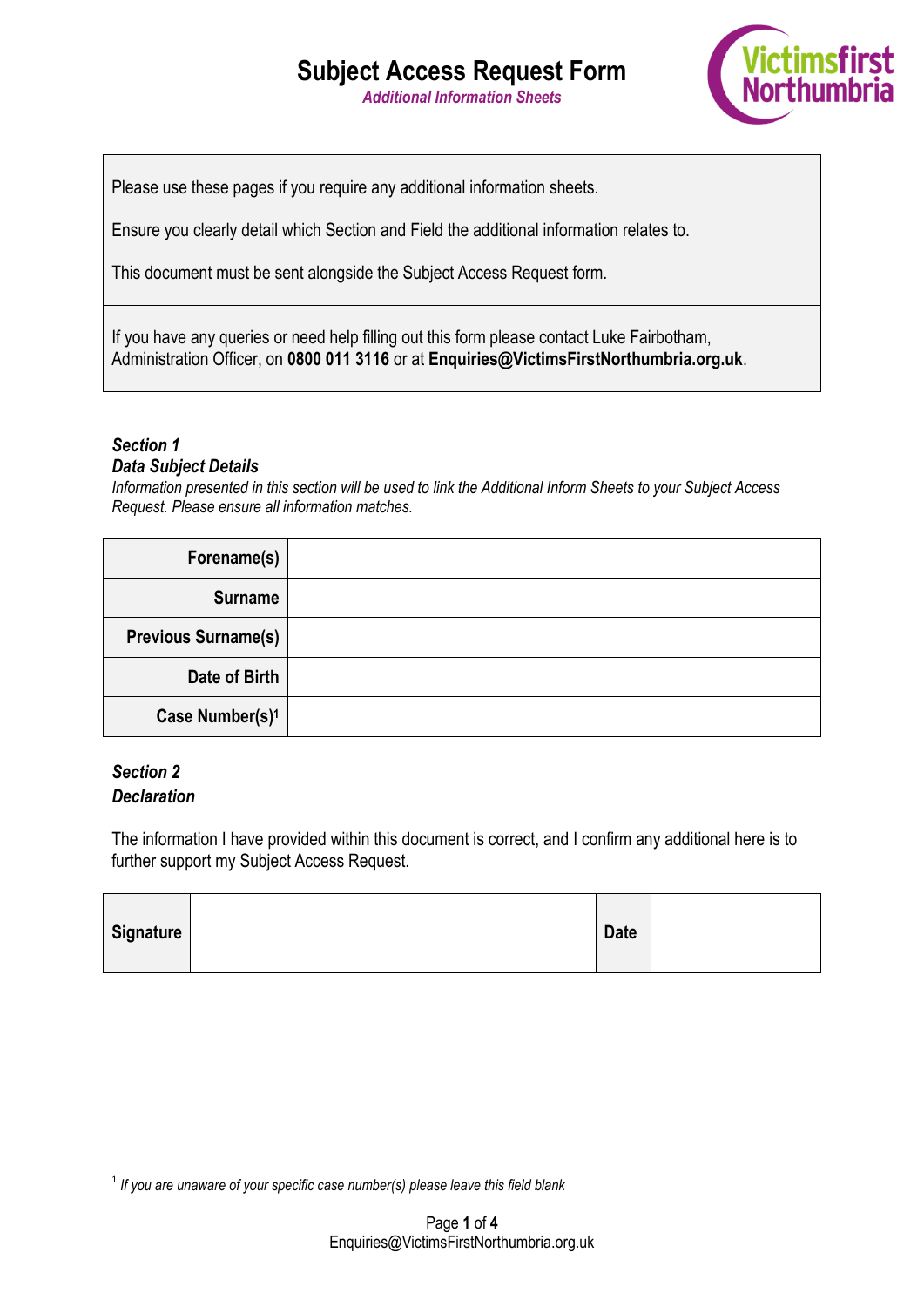*Additional Information Sheets*



*Section 3 Additional Information*

| <b>Section &amp; Field</b> | <b>Additional Information</b> |
|----------------------------|-------------------------------|
|                            |                               |
|                            |                               |
|                            |                               |
|                            |                               |
|                            |                               |
|                            |                               |
|                            |                               |
|                            |                               |
|                            |                               |
|                            |                               |
|                            |                               |
|                            |                               |
|                            |                               |
|                            |                               |
|                            |                               |
|                            |                               |
|                            |                               |
|                            |                               |
|                            |                               |
|                            |                               |
|                            |                               |
|                            |                               |
|                            |                               |
|                            |                               |
|                            |                               |
|                            |                               |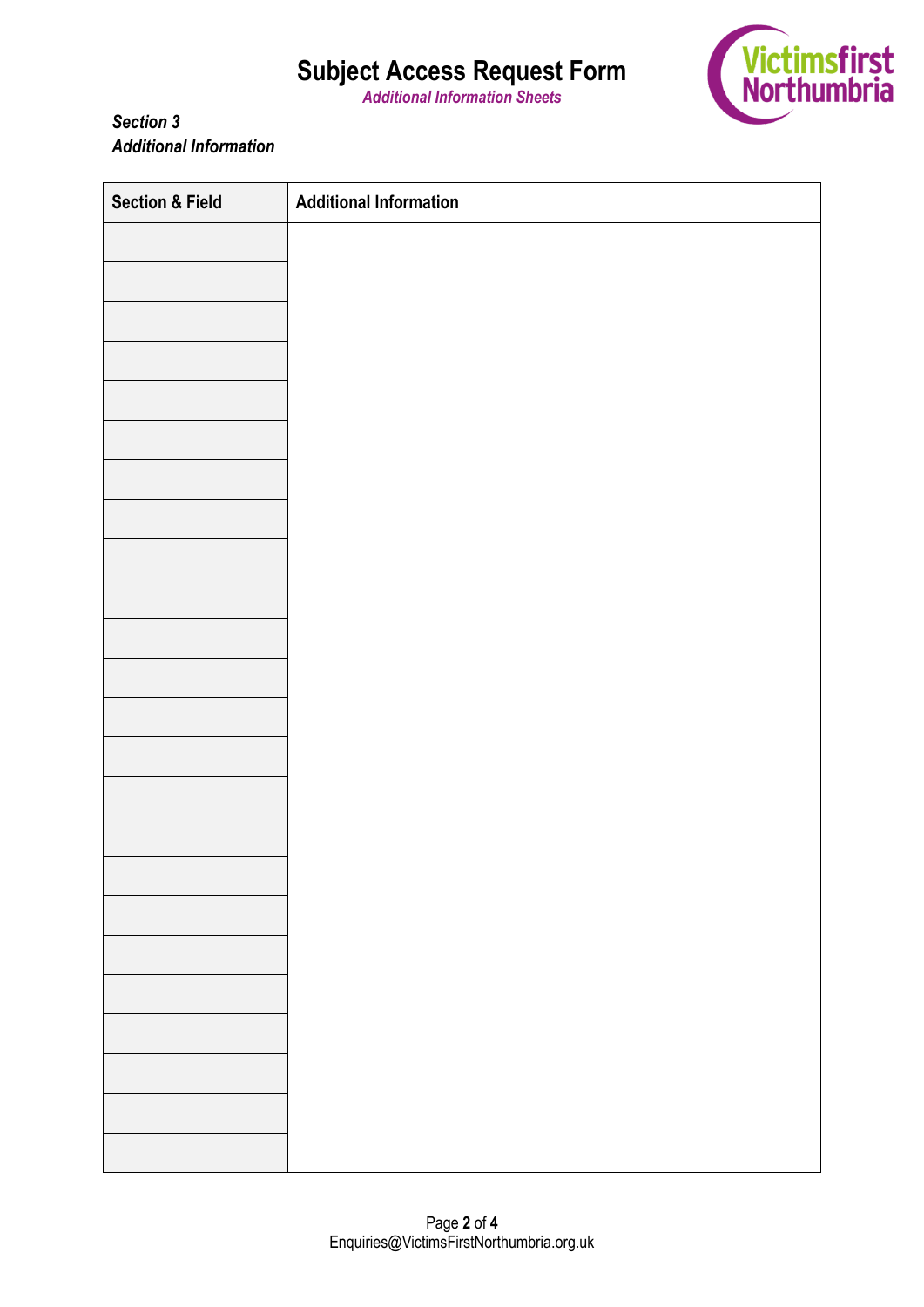*Additional Information Sheets*



| <b>Section &amp; Field</b> | <b>Additional Information</b> |
|----------------------------|-------------------------------|
|                            |                               |
|                            |                               |
|                            |                               |
|                            |                               |
|                            |                               |
|                            |                               |
|                            |                               |
|                            |                               |
|                            |                               |
|                            |                               |
|                            |                               |
|                            |                               |
|                            |                               |
|                            |                               |
|                            |                               |
|                            |                               |
|                            |                               |
|                            |                               |
|                            |                               |
|                            |                               |
|                            |                               |
|                            |                               |
|                            |                               |
|                            |                               |